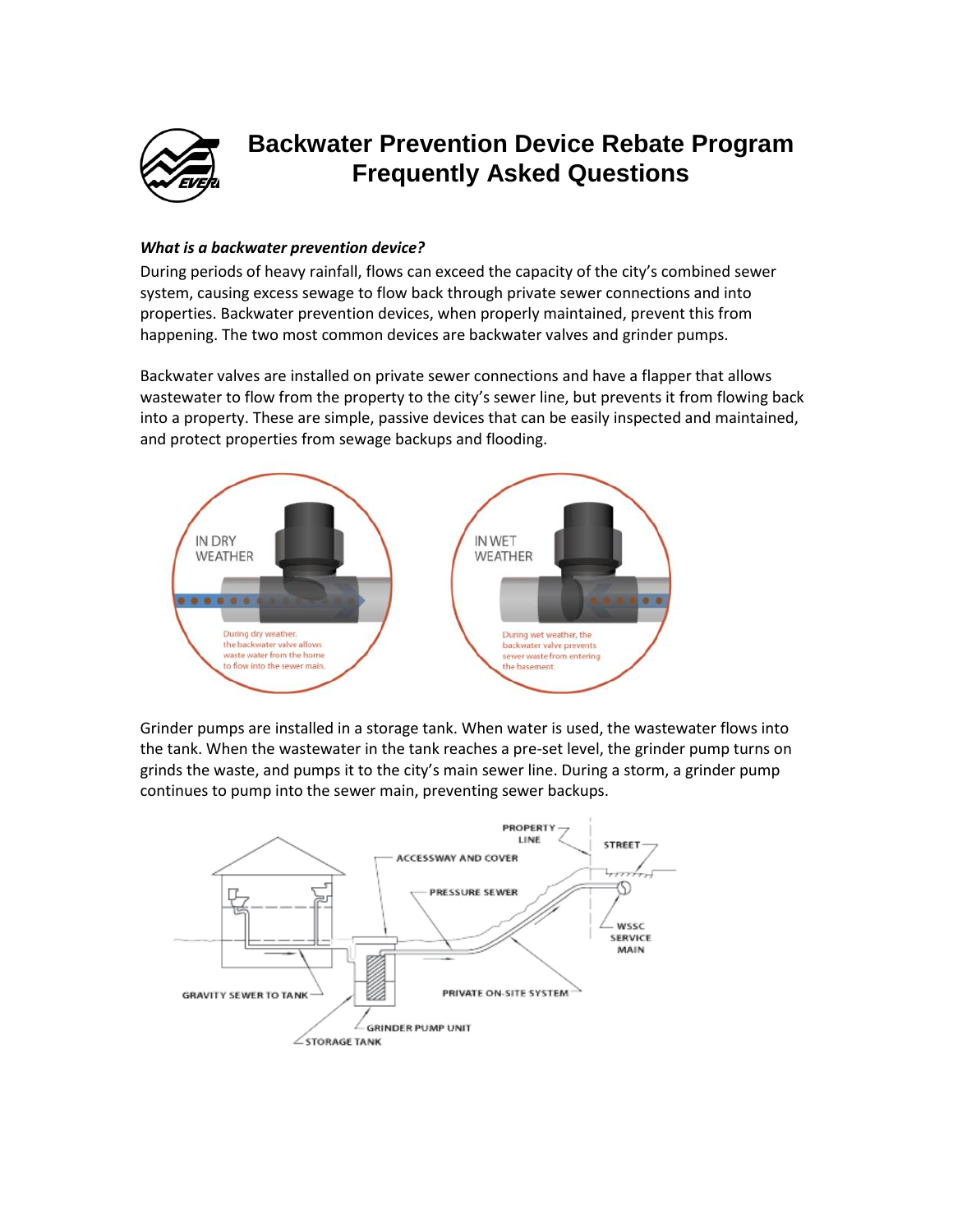#### *Why is the city requiring that they be installed?*

The city has determined that properties identified as "designated connections" are at risk for sewer backups. Since backwater prevention devices reduce that risk, the city has decided to require them on those connections. This is designed to protect real and personal property, avoid costly damages, and limit the cost to property owners, the city, and taxpayers.

### *How was my property been determined to be a "designated connection"?*

The city conducted an in-depth analysis of the combined sewer system using a model that simulated extreme rainfall events. The model took into account the size, location and depth of the city's sewer lines and whether a property had a basement (based on county records). When the model indicated that a large storm event could put a property at risk of sewer backup or flooding, it was identified as a "designated connection".

# *What does a typical installation involve?*

First, the contractor will inspect your sewer line to determine where the backwater prevention device should be located and identify any deficiencies that must be corrected. Next, the contractor will perform the work, excavating an area outside of the house to install the device on your sewer connection. When the work is complete, the contractor will restore the excavated area and place a cap or cover over the device to allow access for inspection and maintenance. If your downspouts drain into the sewer system, the contactor may disconnect them to provide further protection from backups and flooding.

# *How does the city's rebate program work?*

The rebate program is easy to use. You select a contractor from the list of eligible contractors, get a bid and have a backwater prevention device installed. When the work is complete, the contractor will give you the installation paperwork. You fill-out the rebate forms, attach it to the contractor paperwork, and submit it to the city within 90 days after the installation. Under the program, the city will pay up to \$2,500 (including tax) for the installation of a qualifying backwater prevention device. You can pay the contactor and have the rebate sent to you, or choose to have the contactor paid directly. The contractor list, instructions and program forms are available at [www.everettwa.org/bwd.](http://www.everettwa.org/bwd)

# *How do I participate in the rebate program?*

First, review all of the property owner forms. These forms are designed to familiarize you with the rebate process and help you understand your responsibilities. Next select a contractor from the list of eligible contractors. These contactors have been trained and know what they must do to meet the rebate program requirements. We recommend speaking to more than one contractor and to get an idea of their experience with the program. Then select a contractor and authorize the contractor to proceed with the inspection and installation. The contractor list, instructions and program forms are available a[t www.everettwa.org/bwd.](http://www.everettwa.org/bwd)